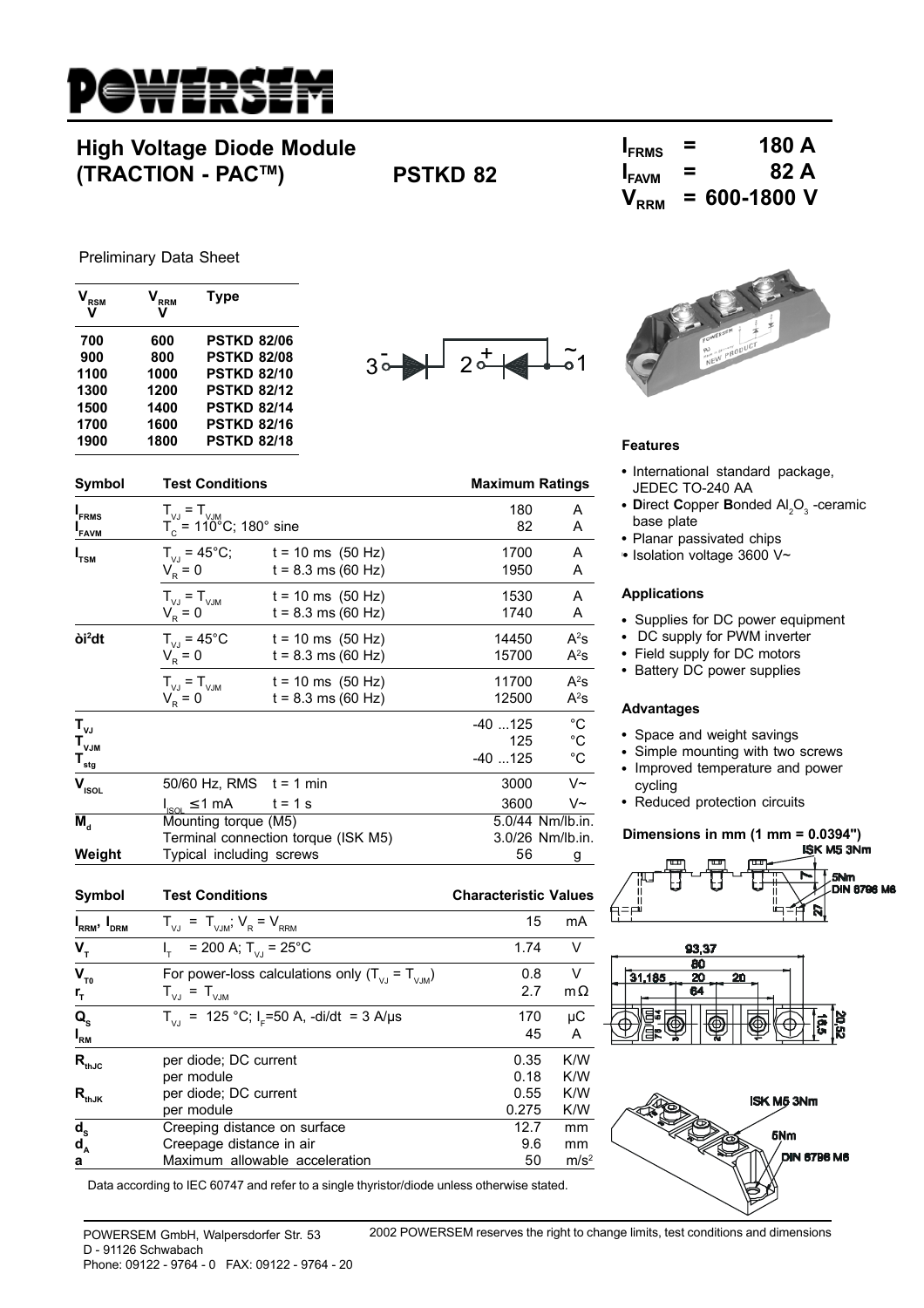

## PSTKD 82





Fig. 1 Surge overload current I<sub>FSM</sub>: Crest value, t: duration Fig. 2 ∫i 2







Fig. 2a Maximum forward current at case temperature

Fig. 3 Power dissipation versus forward current and ambient temperature (per diode)

- Fig. 4 Single phase rectifier bridge: Power dissipation versus direct output current and ambient temperature R = resistive load
	- $L =$  inductive load

POWERSEM GmbH, Walpersdorfer Str. 53 D - 91126 Schwabach Phone: 09122 - 9764 - 0 FAX: 09122 - 9764 - 20 2002 POWERSEM reserves the right to change limits, test conditions and dimensions